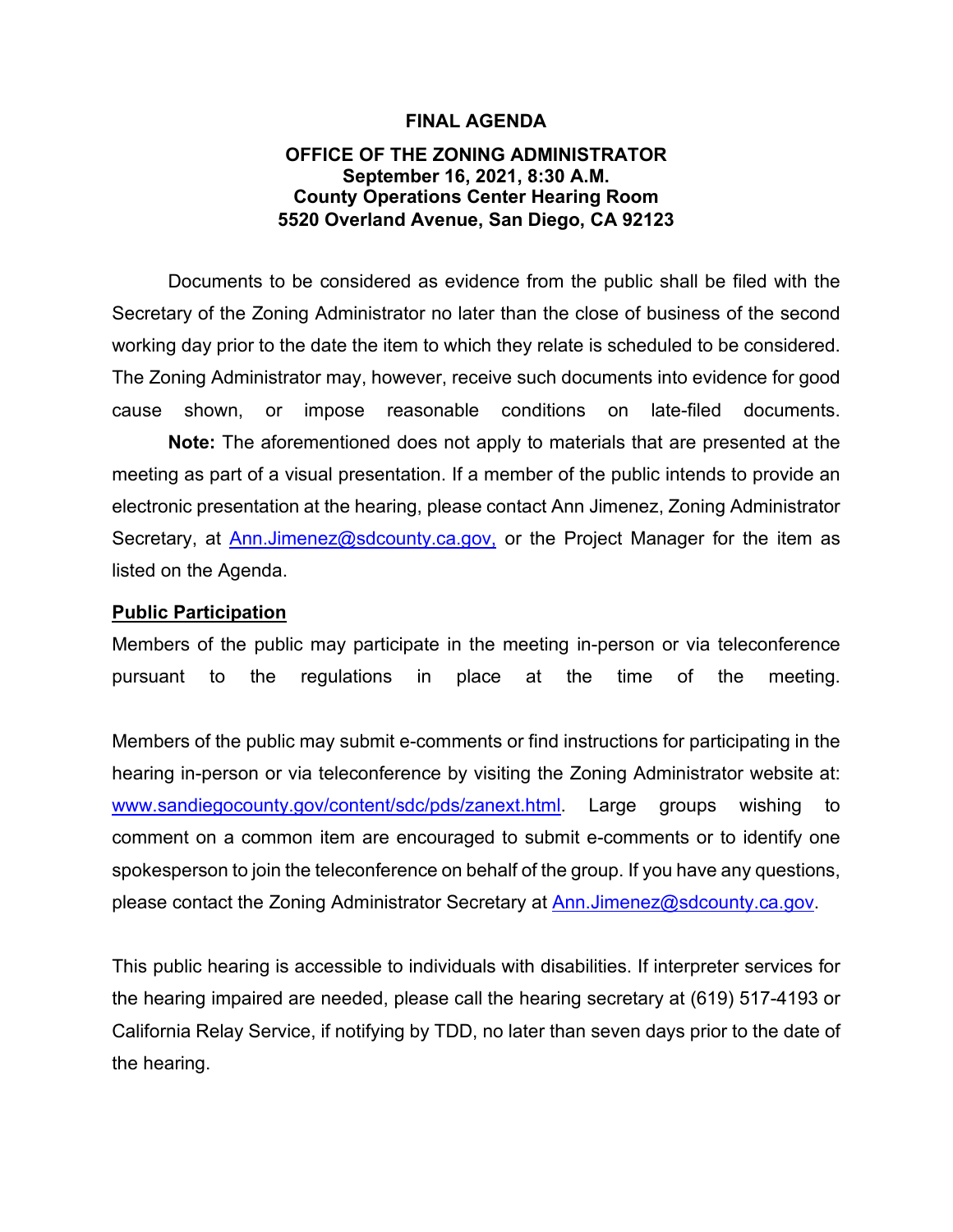### **For additional documentation on this item, please visit:** <https://www.sandiegocounty.gov/content/sdc/pds/zanext.html>

## **1. Sweetwater Springs Triangular Parking Lot; PDS2021-STP-21-019; PDS2021- ER-21-19-004 (R. Lindebrekke)**

The purpose of the hearing is not to approve or deny the proposed Site Plan but to make a finding in accordance with the California Environmental Quality Act (CEQA) §15183. The request is for the Zoning Administrator to make a finding that the mitigation measures identified in the General Plan Update Environmental Impact Report (GPU EIR) will be undertaken for a proposed Site Plan pursuant to California Environmental Quality Act (CEQA) Guidelines §15183(e)(2). The ultimate approval or denial of the Site Plan will be made by the Director of Planning & Development Services. The Site Plan will allow for the construction and maintenance of a fleet storage parking lot (Project). The vacant, 2.1-acre triangularly shaped parcel is located behind 2500 Sweetwater Springs Boulevard, approximately 850 north of the terminus of US Elevator Road (APN 505-231-03-00), in the Spring Valley Community Plan area within the unincorporated County of San Diego. Access to the site will be provided through a collective parking agreement with the adjacent parcel (APN 505-231-35-00) to establish access to Sweetwater Springs Boulevard and US Elevator Road, both public roads. The Project will require 6,200 cubic yards of cut and 5,200 cubic yards of fill, with 1,000 cubic yards of exported material. The Project will consist of sixty-nine (69) parking spaces, two (2) retaining walls with a maximum height of nineteen feet, one (1) six-foot tall wall for screening and safety purposes, and security lighting. The Project site is subject to the General Plan Regional Category Village, Land Use Designation High Impact Industrial (I-3). Zoning for the site is High Impact Industrial (M58) with a "B" Special Area Designator for Community Design Review. The proposed use is consistent with the Zoning and General Plan Land Use Designation of the property established by the General Plan Update for which an Environmental Impact Report (EIR) was certified by the Board of Supervisors on August 3, 2011 (GPU EIR).

*For additional information please contact Rachael Lindebrekke at (619) 323-7872 or via email at [Rachael.Lindebrekke@sdcounty.ca.gov.](mailto:Rachael.Lindebrekke@sdcounty.ca.gov)*

# **2. Greens Storage Valley Center Expansion; PDS2020-STP-03-026W1; PDS2020- ER-03-08-029A (T. Tonekaboni)**

The purpose of the hearing is not to approve or deny the proposed Site Plan Modification but to make a finding in accordance with the California Environmental Quality Act (CEQA) §15183. The request is for the Zoning Administrator to make a